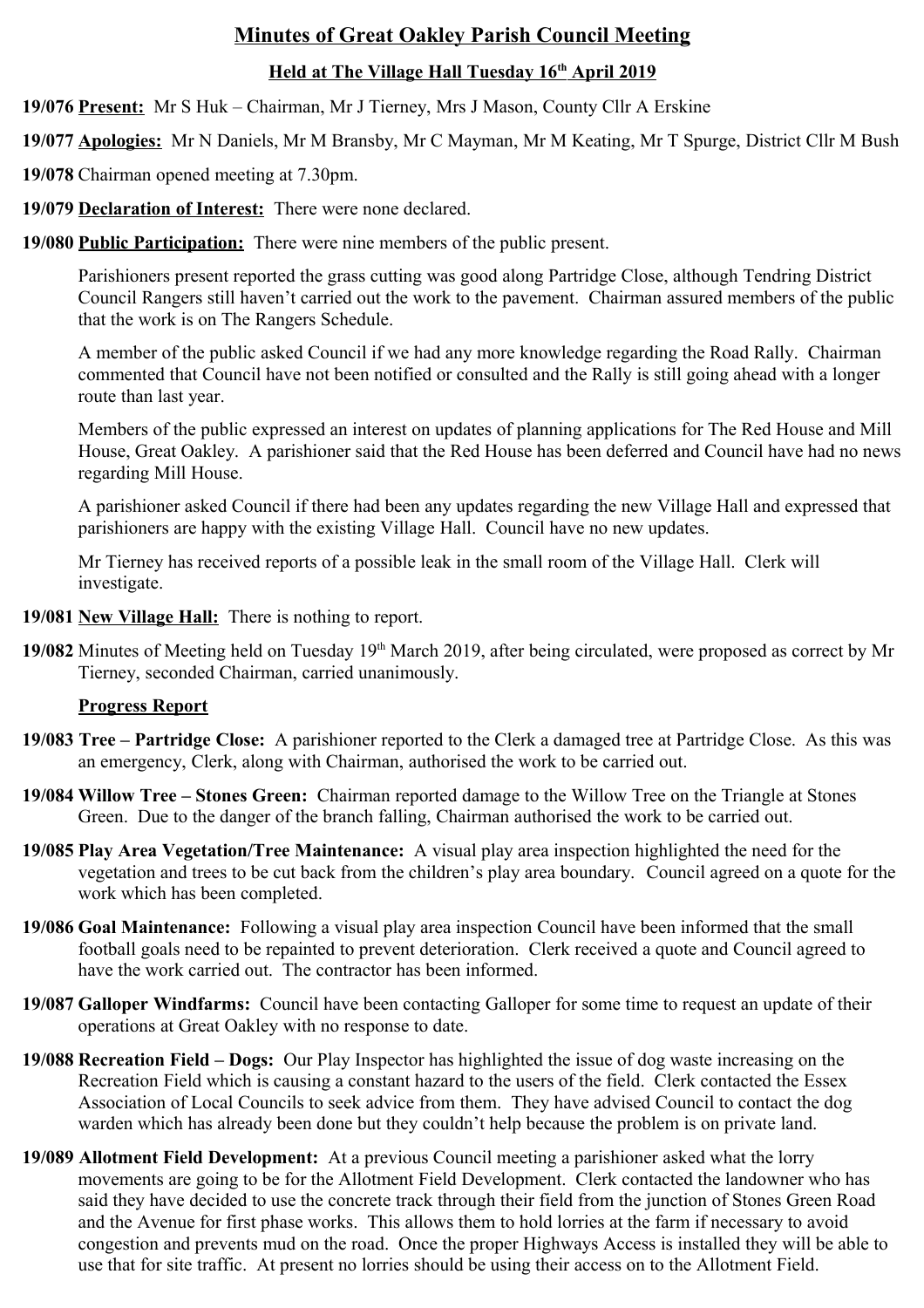- **19/090 Play Area Fence:** Following a routine visual inspection of the play area it was noted the fencing was deteriorating and a lot of the wooden posts needs replacing. To bring the fencing up to standard Clerk looked into prices for having it replaced, adding double gates for emergency services and new pedestrian gates. Council received two quotes for the work and agreed on one of them. Proposed Mr Tierney, seconded Mrs Mason, carried unanimously. Clerk will send the information to Tendring District Council as 106 monies will be used for this project.
- **19/091 Highways:** Cllr Erskine said that Highway Officers have been out looking at signage which there is too much of and Cllr Bush has requested a survey of the signs. When they have been reviewed relevant ones will be installed such as 20 is plenty. Cllr Erskine reported that schools need to sign up to this scheme which is designed to reduce the speed around schools.
- **19/092 The Triangle Stones Green:** Mrs Mason has reported to Council that vehicles park on The Triangle at Stones Green which causes ruts in the ground, making it difficult to maintain. Mr Keating suggested installing small posts with chain link between to deter parking there. Clerk has received a price which was presented to Council. With further discussion it was agreed to defer this decision and monitor the situation.

Mrs Mason also reported a tree on The Triangle which needs maintenance work carried out. Clerk will liaise with her to obtain advice on the tree.

**19/093 Elections:** Clerk has been advised by Tendring District Council that two people have submitted their papers to TDC. One other was too late to be included. This means there **will** be a further ballot for Great Oakley. The new deadline for submission of papers is  $25<sup>th</sup>$  April 2019. TDC have advised Clerk if Poll cards are required they will cost £330 (paid for by the Parish Council). In order to ensure Parishioners have adequate notification, proposed Poll Cards should be produced in the event of an Election. Proposed Chairman, seconded Mr Tierney, carried unanimously.

Council have received advice from TDC regarding conducting business until a new Council is formed. If Council agree, the current Chairman remains in office until a new Parish Council Chairman is elected and assist in the normal running of the Parish Council until the Annual Assembly. Chairman agreed to continue as Chairman until this happens and remains as cheque signatory. Proposed Mrs Mason, seconded Mr Tierney, carried unanimously. Mr Tierney expressed a concern regarding planning applications while the elections are taking place. If this event occurs Clerk will contact TDC to enquire about deferring any decisions until a new Council is in place.

The next Parish Council Meeting will be the Annual Assembly on the 4<sup>th</sup> June 2019, at 7.00pm.followed by the Parish Council Meeting at approximately 7.30 pm.

- **19/094 Public Rights of Way:** Mr Keating contacted Clerk to inform Council that Sarah the footpath inspector from Essex County Council has conducted the inspection of the Public Rights of Way system around Great Oakley and will in due course take action on observations made.
- **19/095 Village Hall:** Nothing new to report.
- **19/096 TDALC Report:** Cllr Erskine reported that the proposed West Tey housing development has had no support from Marks Tey and they are asking Parishes for a meeting to update them on progress. Chairman says there is no reason why council can't spend a half hour of their meeting listening to them.

#### **19/097 Planning:**

Application No: 19/00498/FUL

Proposal: Proposed extension to Curtilage, new secure garage/garden store & stables

Location: 3 Skighaugh Clacton Road Stones Green Harwich

Great Oakley Parish Council comments are to oppose this application as it's not in keeping with the location and excessive size, overdevelopment, potential for commercial use.

Any structure subsequently approved should have planning conditions restricting any future conversion to domestic use or separated from original house.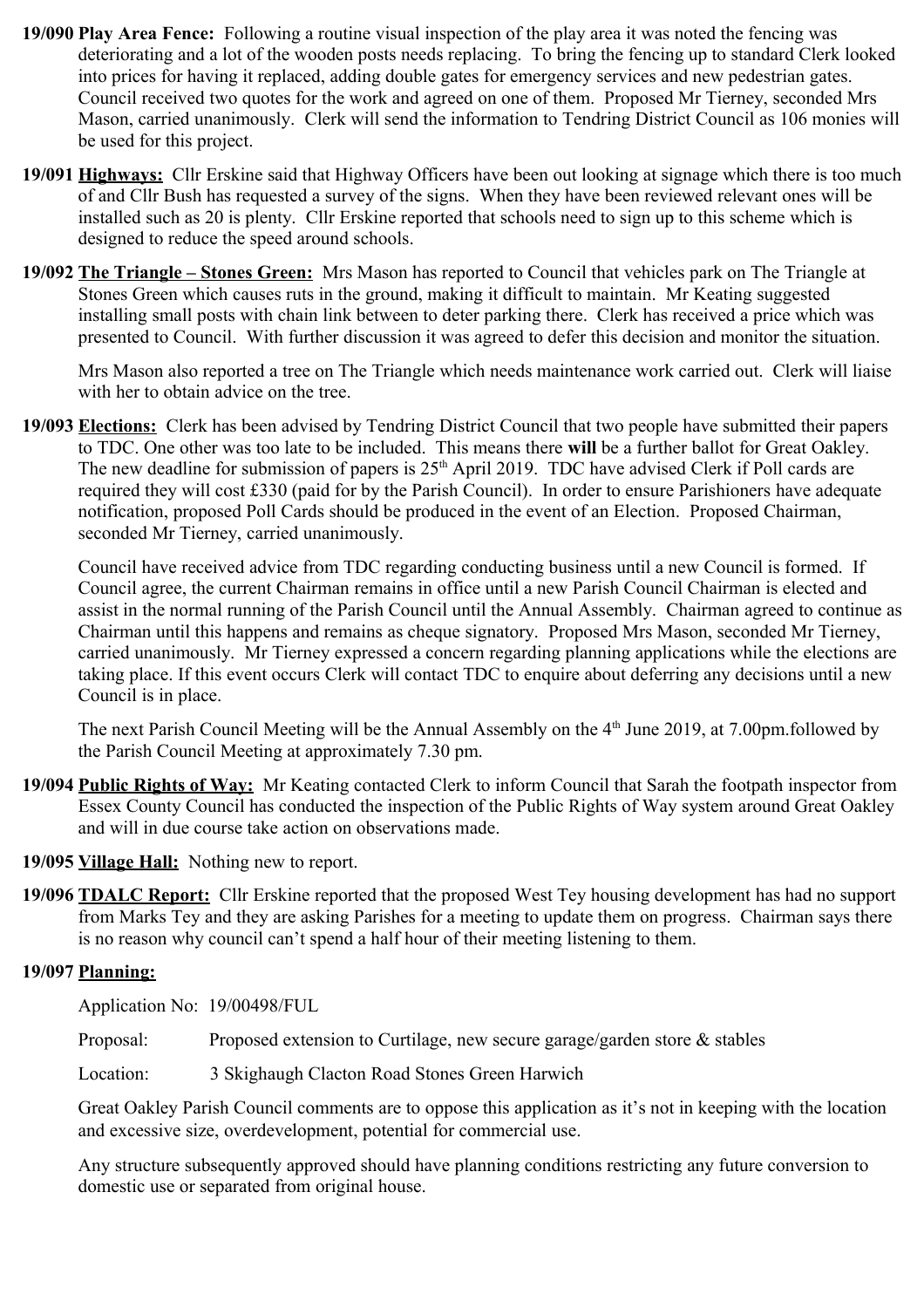### **19/098 Accounts for Payment Parish Council Income**

| <b>Tendring District Council</b><br>£10,875.00 | Precept                               |        |             |              |
|------------------------------------------------|---------------------------------------|--------|-------------|--------------|
| Harwich Funeral Service                        | Interment                             |        | $\mathbf f$ | 500.00       |
| <b>TOTAL</b>                                   |                                       |        |             | £11,375.00   |
| <b>Parish Council Expenditure</b>              |                                       |        |             |              |
| Oakleys and Ramsey Scouts                      | Donation                              | 722551 | $f_{\rm L}$ | 50.00        |
| <b>Great Oaktree Land Services</b>             | Play Area Vegetation/Hedge            | 722552 | $f_{\rm L}$ | 150.00       |
| <b>Great Oaktree Land Services</b>             | Partridge Close Tree Work – Emergency | 722553 | $f_{\rm L}$ | 100.00       |
| <b>Great Oaktree Land Services</b>             | Stones Green Tree Work – Emergency    | 722554 | £           | 150.00       |
| <b>Great Oaktree Land Services</b>             | Grass Cutting - March                 | 722555 | $\mathbf f$ | 400.00       |
| <b>Great Oaktree Land Services</b>             | Grass Cutting - April                 | 722556 | $\mathbf f$ | 400.00       |
| E-On                                           | <b>Street Lighting</b>                | D/D    | $f_{\rm L}$ | 172.47       |
| A & J Lighting Solutions                       | <b>Street Light Maintenance</b>       | 722557 | $\pounds$   | 47.82        |
| Autela Group Limited                           | Payroll                               | 722558 | $\mathbf f$ | 47.00        |
| <b>ICO</b>                                     | Registration 2019                     | 722559 | $\pounds$   | 40.00        |
| Miss J Bootyman                                | Expenses – Ink, Mileage, Envelopes    | 722560 | $f_{\rm L}$ | 26.89        |
| Miss J Bootyman                                | Wages                                 | 722561 | $f_{\rm L}$ | 269.02       |
| <b>TOTAL</b>                                   |                                       |        |             | £ $1,803.20$ |
| <b>Village Hall Income</b>                     |                                       |        |             |              |
| Post Office                                    | Hall Hire                             |        | $\pounds$   | 50.00        |
| Line Dancing                                   | Hall Hire                             |        | £           | 17.00        |
| Flower Workshop                                | Hall Hire                             |        | $\pounds$   | 17.00        |
| Line Dancing                                   | Hall Hire                             |        | $\pounds$   | 17.00        |
| Children's Party                               | Hall Hire                             |        | $\pounds$   | 20.00        |
| Line Dancing                                   | Hall Hire                             |        | $\pounds$   | 17.00        |
| Flower Workshop                                | Hall Hire                             |        | $\pounds$   | 17.00        |
| Dog Club                                       | Hall Hire                             |        | $f_{\rm L}$ | 119.00       |
| Table Top & Quiz                               | Hall Hire                             |        | $\mathbf f$ | 34.00        |
| <b>TOTAL</b>                                   |                                       |        | £           | 308.00       |
| <b>Village Hall Expenditure</b>                |                                       |        |             |              |
| Gas Bay<br>150.00                              | Minor Service                         | 400811 |             | £            |
| Julia Turner                                   | Wages                                 | 400812 | $\pounds$   | 177.90       |
| Julia Turner                                   | Expenses                              | Cash   | $\pounds$   | 17.12        |
| <b>British Gas</b>                             | Electric                              | D/D    | $\pounds$   | 227.93       |